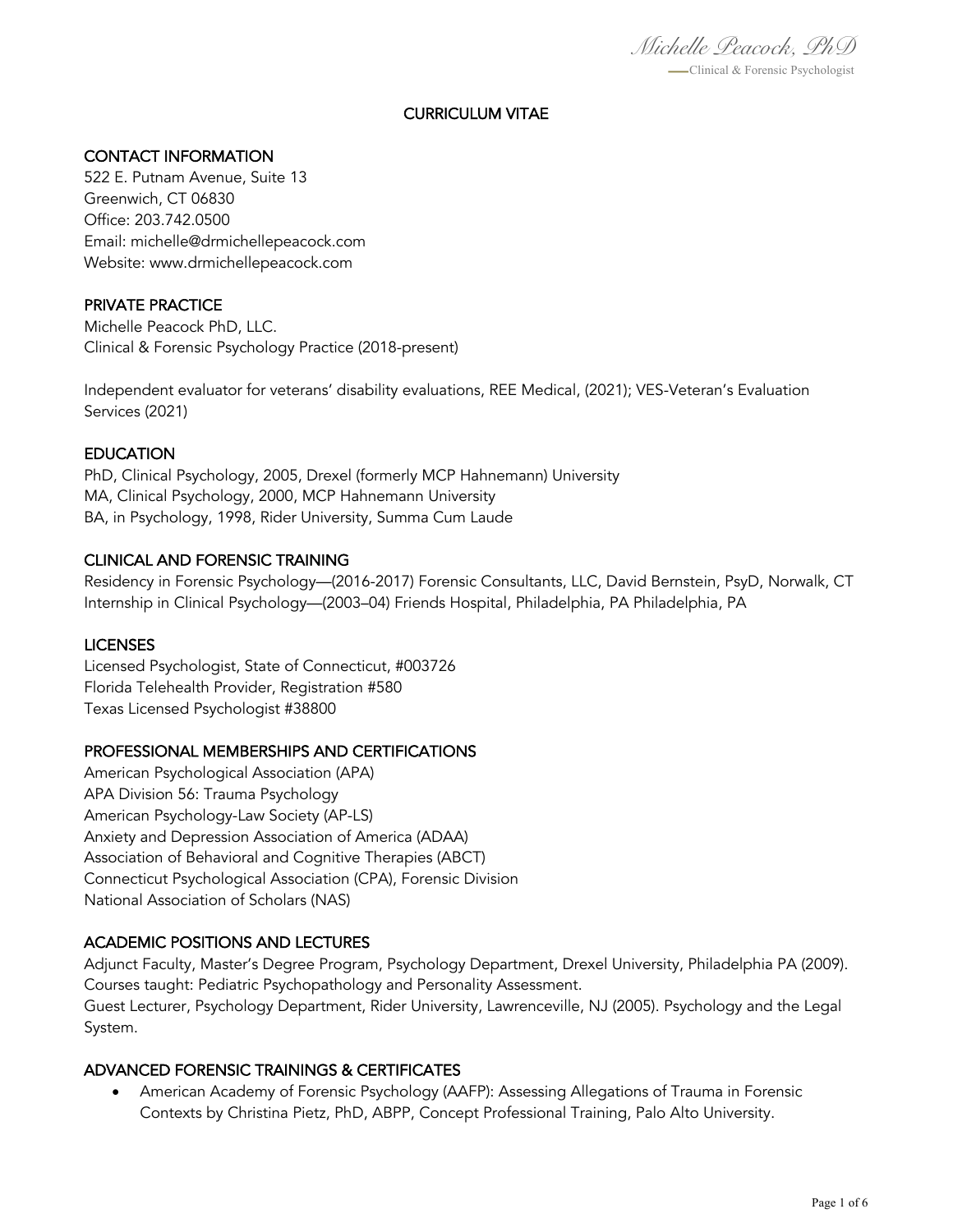- Psychological Evaluation in Personal Injury and Civil Rights Cases by William E. Foote, PhD ABPP, Concept Professional Training, Palo Alto University.
- Best Practices in Evaluation of Competence to Stand Trial by Patricia Zapf, PhD., Concept Professional Training, Palo Alto University.
- Assessing Psychopathy with the PCL-R by J. Reid Meloy, PhD, ABPP, Darkstone Research Group, Global Institute of Forensic Research.
- Assessment of Malingering by Dr. Barry Rosenfeld.
- Incorporating the MMPI-2-RF in Malingering Determinations by Martin Sellbom, PhD.
- Incorporating the MMPI-2-RF in Competence to Stand Trial Evaluations by Dr. Martin Sellbom, PhD.
- An Introduction to Violence Risk/Threat Assessment: The State of the Field by Stephen Hart, PhD.
- An Introduction to Violence Risk/Threat Assessment: Initial Versus Comprehensive Assessment, by Kelly Watt, PhD.
- An introduction to Violence Risk/Threat Assessment: The State of the Field, by Stephen Hart, PhD.
- An introduction to Violence Risk/Threat Assessment: Legal Issues, by Brianne Layden, PhD.
- Assessment of Underreporting and Defensiveness in Psychological Evaluations using the MMPI-2-RF by Martin Sellbom, PhD.
- Adaptive Functioning Deficits in Clinical and Forensic Settings by Jerrod Brown, PhD.
- Autism Spectrum Disorder and Fetal Alcohol Spectrum Disorder: Similarities, Differences, and Clinical and Forensic Implications by Jerrod Brown, PhD.
- Suggestibility and Theory of Mind (ToM) in Clinical and Forensic Settings by Jerrod Brown, PhD.
- An Introduction to Compassion Focused Therapy by Yotam Heineberg, PhD.
- Expert Review Consultation & Rebuttal Testimony by Stephen Humphrey, PhD & Eric Frazer, PhD.
- Cognitive-Behavioral Research with Sex Offenders Workshop by Gordon C. Nagayama Hall, Ph.D.
- Risk Analysis, Assessment, and Management Workshop by John Monahan, Ph.D. and Stephen D. Hart, Ph.D.
- Specialized training in The Hare Psychopathy Checklist: Revised and The Hare Psychopathy Checklist: Short Version by Kirk Heilbrun, Ph.D. ABPP.
- Cognitive Processing Therapy for Rape Victims Workshop by Patricia A. Resick, Ph.D.
- Monarch Penile Plethysmograph Training Seminar Certified Level I Technician and Level II Clinician.
- Pennsylvania Law & Mental Health Professionals: What You Don't Know Can Hurt You

## ADVANCED CLINICAL TRAINING

Envision Workshops

- Understanding and Treating Narcissistic Personality Disorder
- Connecticut Psychological Association
	- Suicide Prevention in Clinical Practice
	- Serving Military Veterans: Understanding Their Experiences & Clinical Implications

Association of Advanced Training in the Behavioral Sciences

• Assessment & Treatment of Children/Adolescents with ODD

University of Pennsylvania — Center for Cognitive Therapy's Master Lecture Series

- Depression
- Substance Abuse

MCP Hahnemann University

- Cognitive Therapy of Bipolar Disorder
- Cognitive Behavioral Strategies in Couples and Family Therapy
- Disability Issues in Higher Education
- Movement Psychotherapy
- Friends Hospital Aggression Management Training Program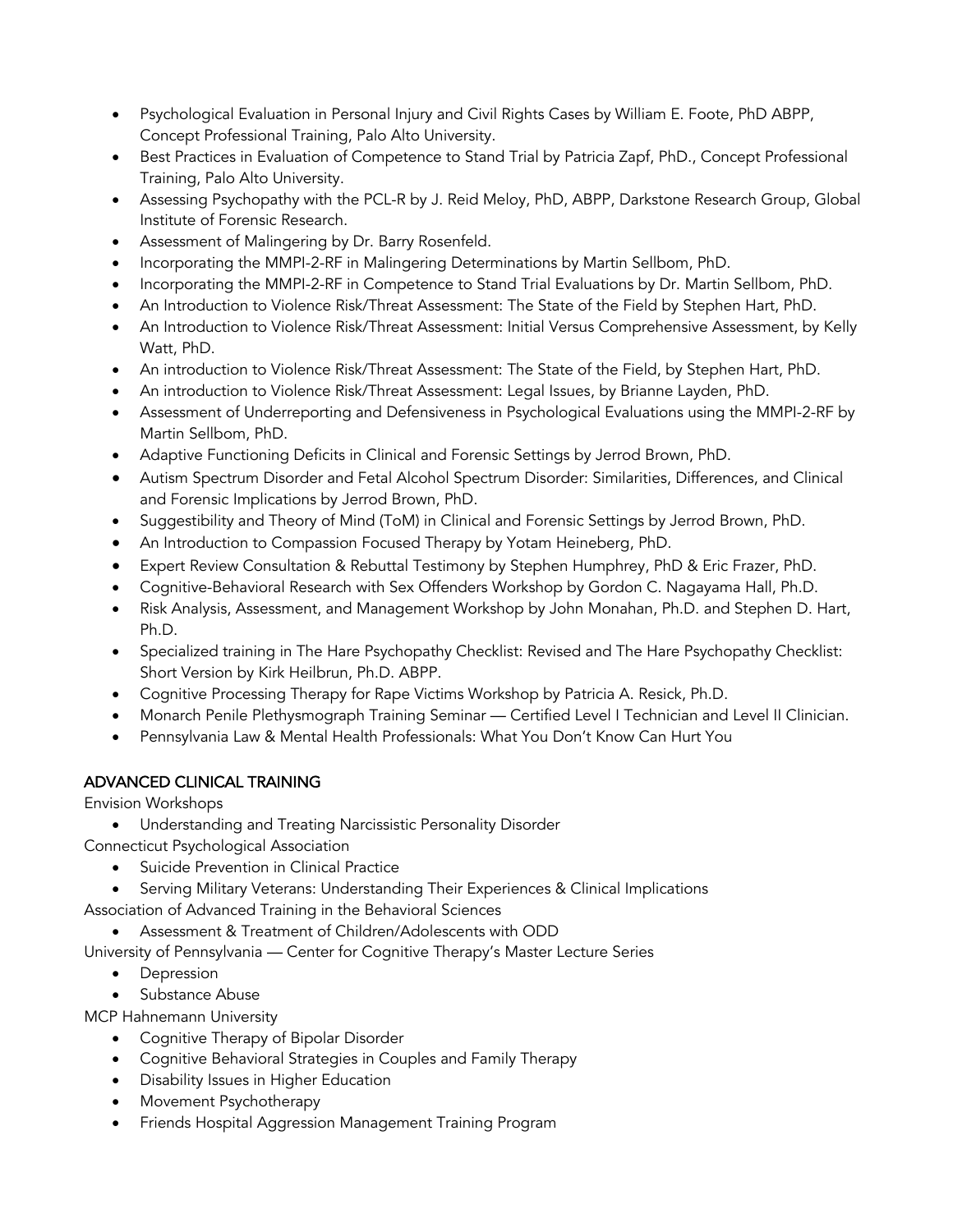## ACADEMIC AND PROFESSIONAL AWARDS AND HONORS

- Honors Research section of comprehensive examination, MCP Hahnemann University 2000
- Summa Cum Laude Rider University 1998
- Andrew J. Rider Scholar, 1996, 1997, 1998
- Pi Gamma Mu International Honor Society in Social Science 1998
- Honor Key Society Rider University 1998
- Alpha Epsilon Zeta 1998
- Omicron Delta Kappa The National Leadership Honor Society 1997
- Psi Chi The National Honor Society in Psychology 1997
- Delta Phi Alpha The German National Honor Society –1997
- Alpha Lambda Delta National Academic Honor Society for Freshmen 1996

#### SUPERVISED CLINICAL EXPERIENCE

#### Clinical Coordinator (2000-2002); Associate Clinical Coordinator (1999-2000); Clinical

Evaluator/Therapist/Doctoral Practicum Student (1998-2003). Project STOP (Sex Offender Treatment for Persons with Developmental Disabilities) MCP Hahnemann University, Philadelphia, PA. Outpatient clinical treatment program for persons with developmental disabilities and history of sexual offense. Funded project with City of Philadelphia.

Therapist/Doctoral Practicum Student (2000-2001). Student Counseling Center, MCP Hahnemann University, Philadelphia, PA.

Clinical Evaluator and Group Therapist/Doctoral Practicum Student (1999-2002). Sexual Aggression and Violence Studies (Project CBT), MCP Hahnemann University, Philadelphia, PA. Clinical research investigations of etiology and efficacious treatments for sexual offenders.

Clinical Evaluator/Doctoral Practicum Student (1999-2002). Project Challenge, MCP Hahnemann University, Philadelphia, PA. Outpatient assessment and psychotherapy services for persons with developmental disabilities and their families. Funded project with the City of Philadelphia.

#### RESEARCH EXPERIENCE

Principle Investigator, *Competence to Stand Trial: Mental Illness as a Mediator in Individuals with Mental Retardation.* Dissertation research investigating the mediating effects of mental illness in the relationship between IQ and competence to stand trial abilities in persons with mental retardation. (2002-2005).

Co-Investigator, Project STOP (Sex Offender Treatment of Persons with Mental Retardation). MCP Hahnemann University, Philadelphia, PA. Program evaluation of CBT therapy for individuals with developmental disabilities and sexual offending behaviors funded by the Department of Behavioral Health/Mental Retardation, City of Philadelphia. (1998-2002).

Co-Investigator, Sexual Aggression and Violence Studies (Project CBT), MCP Hahnemann University, Philadelphia, PA. (1999-2002). Clinical research investigations of etiology and efficacious treatments for sexual offenders.

Co-Investigator, Development of a Cognitive-Behavioral Treatment for Sex Offending (1998-2002). An initial pilot study to assess the presence and type of problem-solving deficits in incarcerated offenders, and the relation between problem solving ability and other vulnerability factors. Conducted psychological evaluations at The Pennsylvania State Correctional Institution at Graterford in Collegeville, PA, the Adult Diagnostic and Treatment Center in Avenel, NJ and the Philadelphia Adult Probation and Parole Department, Philadelphia, PA.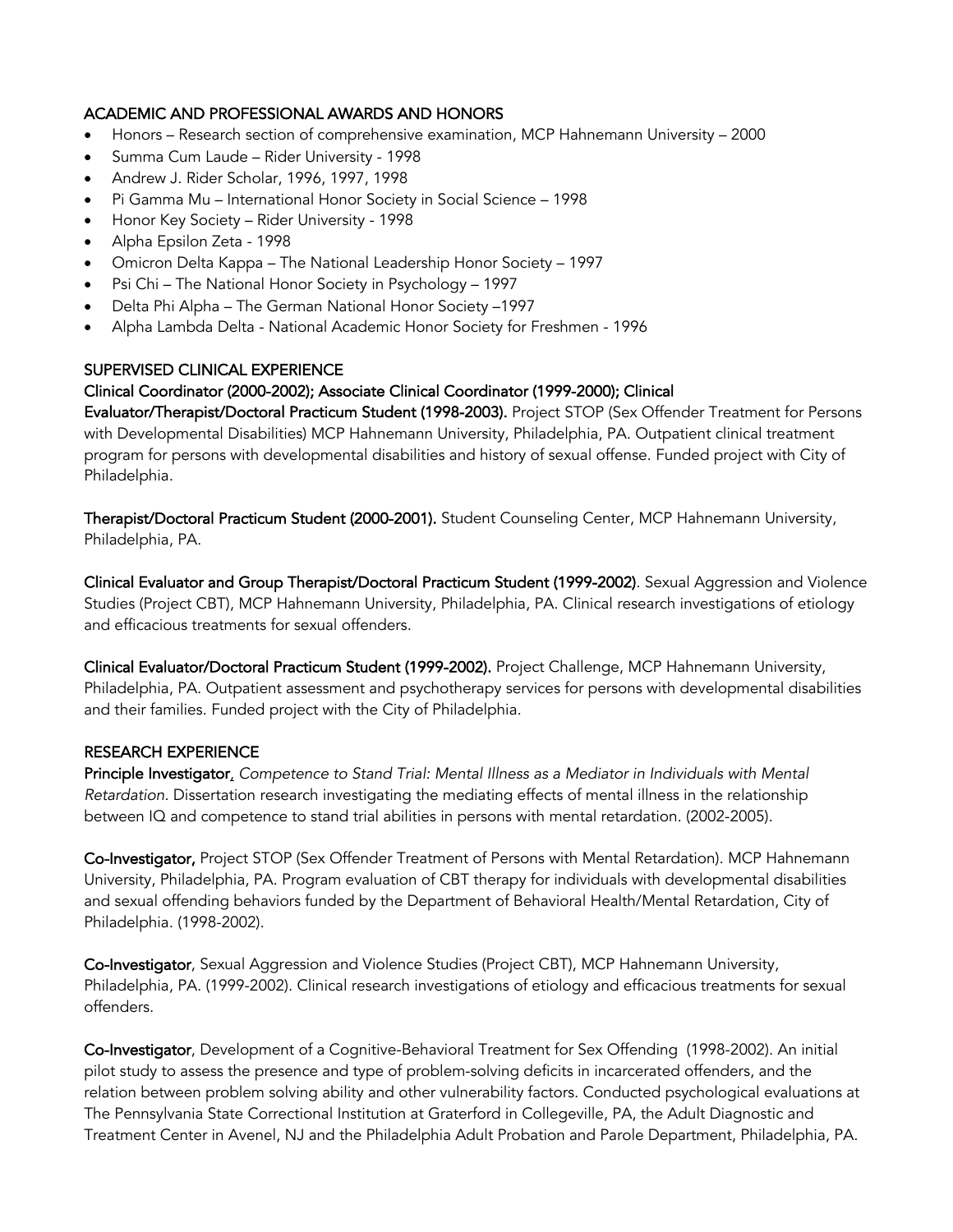Research Assistant (1995-1998). Wendy Heath, Ph.D., Psychology Department, Rider University, Lawrenceville, NJ. Research assistant to associate professor and researcher investigating juror decision-making.

### GRANTS AND FUNDED RESEARCH

Principle Investigator, *Competent Behavior: Correlates of Psychopathology as a Predictor in Persons with Mental Retardation*. AP-LS grant-in-aid award for empirical graduate research that addressed psycholegal issues.

## VOLUNTEER WORK

Assistant to the Chair, Arthur M. Nezu, Ph.D., Fellows Committee, Division 33 (Intellectual and Developmental Disabilities), American Psychological Association (2001-2002).

Student Volunteer, Local Arrangements Committee, Association for Advancement of Behavior Therapy (AABT). 2001 Annual AABT meeting in Philadelphia, PA.

## PUBLICATIONS \*

- Heath, W. P., Grannemann, B. D., & Peacock, M. A. (2004). How the defendant's emotional level affects mock jurors' decisions when presentation mode and evidence strength are varied. *Journal of Applied Social Psychology, 34*(3), 624-664.
- Heath, W. P., Grannemann, B. D., Peacock, M. A., & Dulyz, J. (2001). Effects of considering who and why the defendant attacked. *Journal of Applied Social Psychology, 31*(4), 860-887.
- Nezu, C. M., Nezu, A. M., Dudek, J. A., Peacock, M. A., & Stoll, J. G. (2005). Social problem-solving correlates of sexual deviancy among child molesters. *Journal of Sexual Aggression, 11*, 27-36.
- Nezu, A. M., Nezu, C. M., Peacock, M. A., & Girdwood, C. P. (2004). Models of behavioral case formulation. In S. N. Haynes & E. Heiby (Eds.), *Behavioral assessment:* (Vol. 3 of the 6-volume series, *Comprehensive Handbook of Psychological Assessment*, M. Hersen, Editor-in-Chief). New York: Wiley, 402-426.
- Nezu, C. M., & Peacock, M. A. (2005). Cognitive-behavior therapy for adults with mental retardation. In A. Freeman, S. H. Felgoise, A. M. Nezu, C. M. Nezu, & M. Reinecke, (Eds.), Encyclopedia of Cognitive Behavior Therapy, NY: Springer, 245-247.
- Peacock, M. A., Heath, W. P., & Grannemann, B. D. (2001). Attitudes toward physician-assisted suicide: Effects of physician background, patient prognosis, and patient mental health status. *Psychology, Crime & Law, 7*(3), 217-242.

#### PROFESSIONAL PRESENTATIONS\*

- Clair-Johnson, M., Egan, A., Peacock, M. A., Nezu, A. M., & Nezu, C. M. (November 2002). *CBT for intellectually disabled sexual offenders: Evaluation of a case formulation approach.* Poster session presented at the Association for Advancement of Behavior Therapy's 36<sup>th</sup> Annual Convention, Reno, Nevada.
- Egan, A., Peacock, M. A., Nezu, C. M., & Nezu, A. M. (2001, July). *Project S.T.O.P.: An evaluation of a cognitive-behavioral treatment program designed for intellectually disabled sex offenders*. Poster session presented at the World Congress of Behavioral and Cognitive Therapies, Vancouver, Canada.

Gardner, M. A., & Heath, W. P. (1998). *Effects of victim gender, victim defendant relationship and repressed*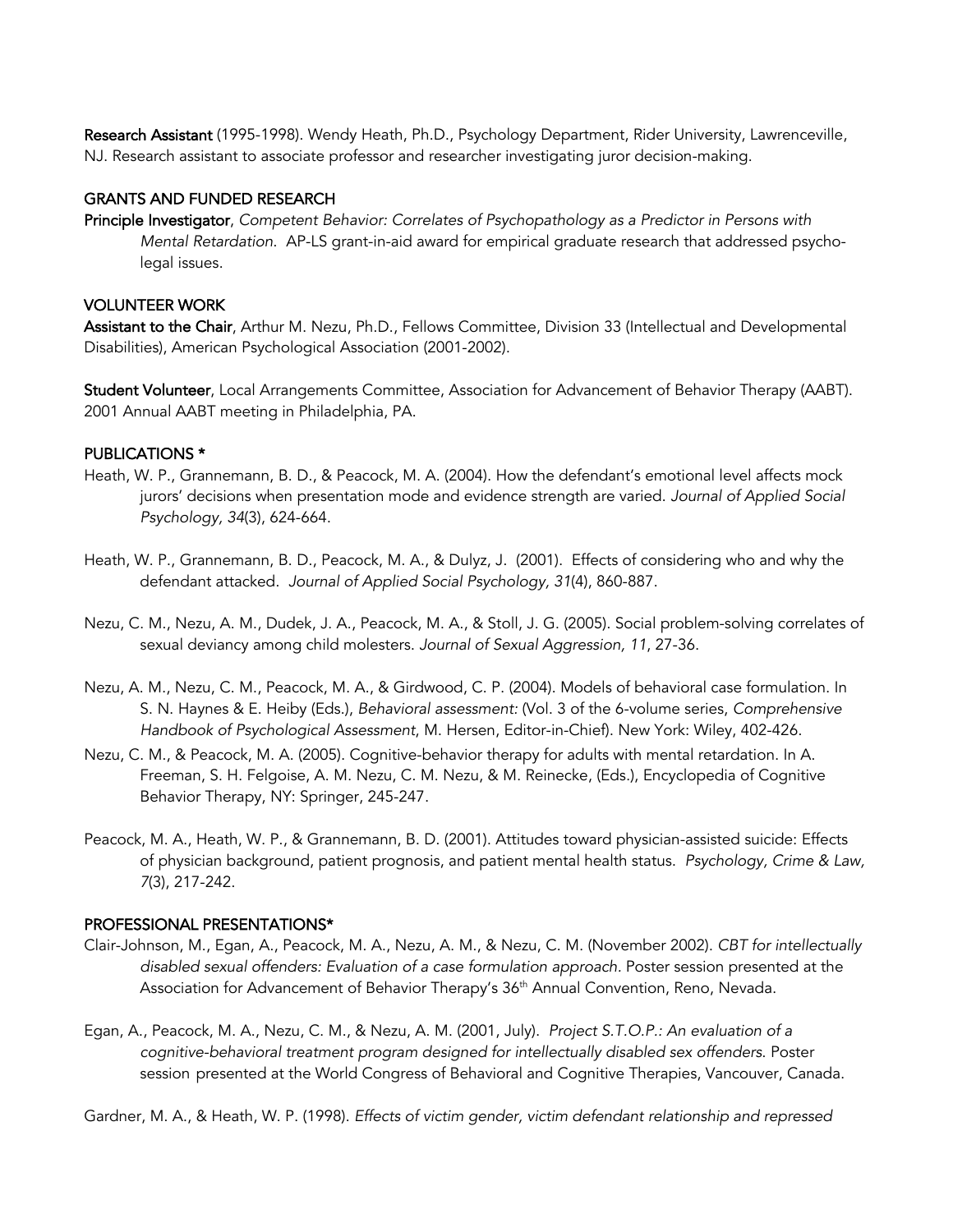*memory recall type on perceptions of the defendant and victim.* Poster session presented at the biennial conference of the American Psychology-Law Society (Division 41), Redondo Beach, CA.

- Heath, W. P., Gardner, M. A., Grannemann, B. D., Hodge, K. M., & Kalra, B. (1996). *Effects of videotaped and audiotaped defendant's emotional display on mock juror decision-making.* Poster session presented at the biennial conference of the American Psychology-Law Society (Division 41), Hilton Head, SC.
- Heath, W. P., Grannemann, B.D., & Gardner, M. A. (1996). *The influence of defendant emotion on juror decision-making.* Paper presented at the 67th annual meeting of the Eastern Psychological Association, Philadelphia, PA.
- Heath, W. P., Grannemann, B. D., Gardner, M. A., & Dulyx, J. (1998). *The devil I hit made me do it: How victim type and excuse type affect jurors' decisions.* Poster session presented at the American Psychology-Law Society's Biennial Conference (Division 41), Redondo Beach, CA.
- Johnson, M. C., Egan, A., Peacock, M. A., Nezu, A. M., & Nezu, C. M. (2002, August). *An evaluation of CBT for intellectually disabled sexual offenders.* Paper accepted for presentation at the American Psychological Association Convention, Chicago, IL.
- Johnson, M. C., Egan, A., Peacock, M. A., Nezu, A. M., & Nezu, C. M. (2002, November). *CBT for intellectually disabled sexual offenders: A case formulation approach.* Paper accepted for presentation at the Association for Advancement of Behavior Therapy Convention, Reno, NV.
- Peacock, M. A., Egan, A., Nezu, C. M., & Nezu, A. M. (2001, July). *Project STOP: An evaluation of a cognitivebehavioral treatment program designed for intellectually disabled sex offenders.* Presented to the World Congress of Behavioral and Cognitive Therapies, Vancouver, Canada.
- Peacock, M. A., Heath, W. P., & Grannemann, B. D. (1998). *Do Patient mental health status, patient prognosis and physician background affect views of physician-assisted suicide?* Poster session presented at the joint international conference of the American Psychology-Law Society (Division 41) and the European Association of Psychology and Law, Trinity College, Dublin, Ireland.
- Peacock, M. A., Nezu, C. M., Nezu, A. M., Loza, A. S., & Klein, T. L. (2000, November*). An investigation of the relationship between self-report social problem-solving ability and social problem-solving performance*  in sex offenders. Poster session presented at the Association for Advancement of Behavior Therapy's 34<sup>th</sup> Annual Convention, New Orleans, LA.

#### ACADEMIC PRESENTATIONS

- Loza, S. Peacock, M. A., Nezu, C. M., & Nezu, A. M. (2000, February). *Problem-solving: A comparison between male sex-offenders and male non-criminals.* Poster session presented at the MCP Hahnemann's 13th Annual School of Health Profession's Research and Scholarship Conference, Philadelphia, PA.
- Nezu, A. M., Nezu, C. M., Dudek, J. A., Lawler, A. D., Wasserman, A. L., Good, W. D., Chung, S., Loza, S. A., Peacock, M. A., Stoll, J. G., & Whitehouse, J. M. (1999, May). *Project S.T.O.P.: Sex offender treatment of persons with mental retardation.* Workshop presented at University of Medicine and Dentistry of New Jersey School of Osteopathic Medicine, Stratford, NJ.